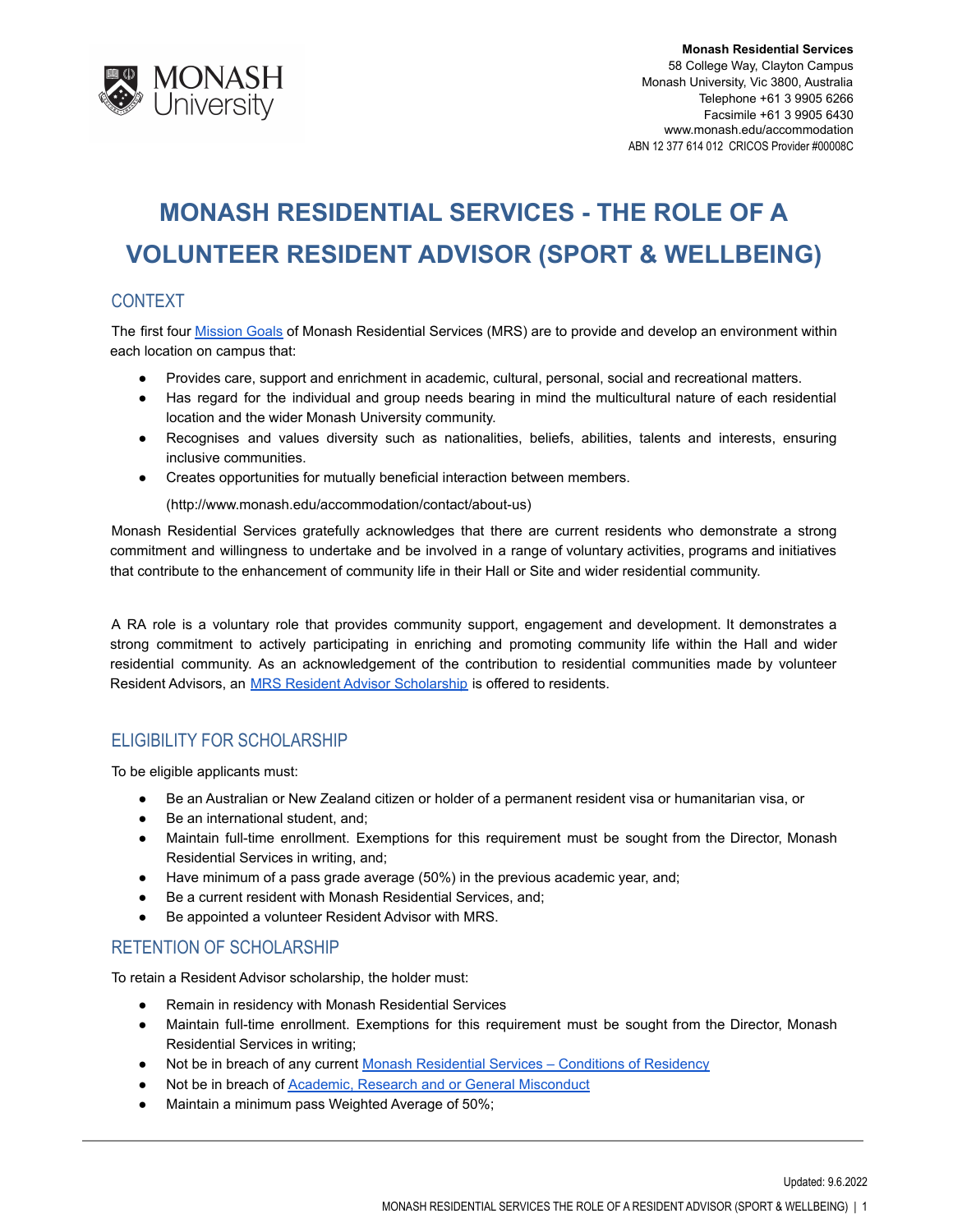

- Maintain your role as a current volunteer Resident Advisor.
- Maintain the support of the Residence's College Head through ongoing contact and contribution to your residential community and MRS more broadly.

## EXPECTATIONS OF A CENTRAL VOLUNTEER RESIDENT ADVISOR

The Expectations set out below are a means to achieving the above Mission Goals and are to be fulfilled in collaboration with, and support of, the whole of the Residential Support Team of each residential hall or MRS site. The central expectation is that RAs will be the model resident – actively promoting the values and expectations of MRS in their actions (both formal and informal).

RAs are expected to inform their College Head or other appropriate person(s) at MRS of information which is important to the residential community and/or has the potential to impact the experience of residents or the reputation of MRS – RAs must disclose to their College Head or other appropriate person(s) at MRS, any personal conduct or situation(s) outside of MRS, within the University or wider community, which has the ability to influence the reputation of the RST and detrimentally impact MRS.

Volunteer Resident Advisors are expected to complete mandatory training requirements & supply supporting documentation outlined in the application form and may be directed to complete further training if new requirements/courses are added.

### EXPECTATIONS OF A VOLUNTEER RESIDENT ADVISOR (SPORT & WELLBEING)

All tasks as outlined below will be undertaken with support from the Manager Residential Programs and Residents' Committee members.

- Meet with the Manager Residential Programs in November to develop a yearly action plan.
- Liaise with relevant persons from Monash Sport to book and confirm all venues before the start of each semester.
- Attend the Residents' Committee meetings and be involved in the Sport & Wellbeing sub-committee.
- Communicate effectively with all the Sport & Wellbeing Representatives at Clayton and Peninsula
- Assist in the development of incentive programs to encourage residents to participate as players, spectators and umpires.
- Broadly advertise sporting events/wellbeing initiatives through multiple mediums.
- To communicate with the Manager Residential Programs in regards to the planning and promoting of every sporting event.
- Provide updates and results of sporting events to the Manager Residential Programs on a regular basis.
- Organise the Sports Awards for relevant activities

### VOLUNTEER RESIDENT ADVISOR (SPORT & WELLBEING) PROGRAM OVERVIEW

Over the years there have been many residents at Clayton Residential who have been committed to establishing 'hall' based sporting activities, however, without a 'central' person to take responsibility for bookings, scheduling matches, advertising, maintaining records of results and ensuring that information is passed from one year to the next, the approach in the past has been 'ad hoc'.

The Manager Residential Programs working in collaboration with the Residents' Committee has increased the integration of all residences at MRS and identified the enthusiasm from residents for sporting activities to play a greater part in the community. Consequently, the role of a Clayton Residential volunteer Resident Advisor (Sport & Wellbeing Programs) works in conjunction with the Sport & Wellbeing Representatives from each residence to achieve the following:

### VOLUNTEER RESIDENT ADVISOR (SPORT & WELLBEING) PROGRAM AIMS

● To establish 'timely' competitions in a wide range of sports across all residences at Clayton Residential.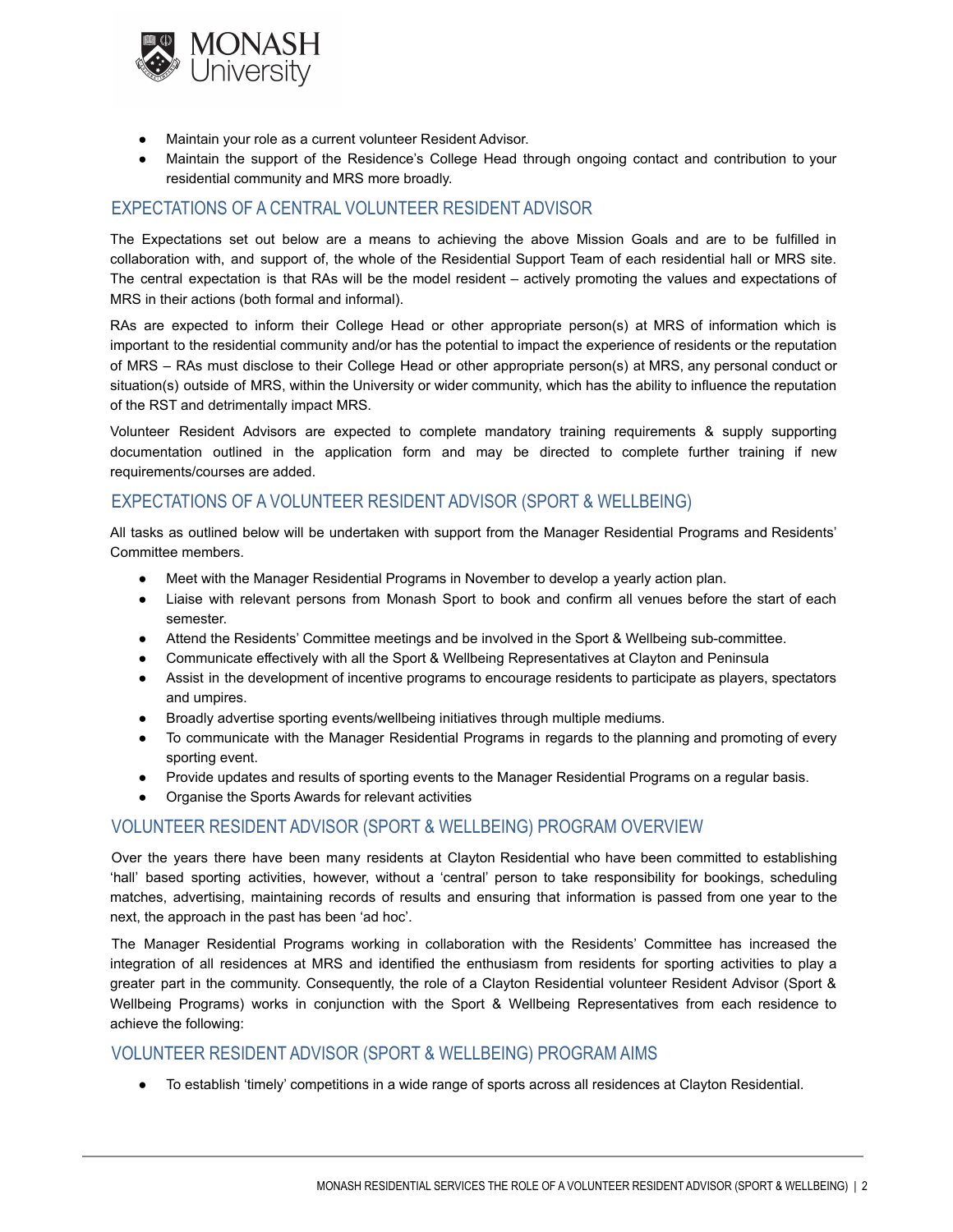

- To encourage participation in sporting teams through publicity, offering trophies, advertising results, holding award events and acknowledging efforts of participants.
- To increase residents' involvement by encouraging them to be spectators and support their individual residential sporting teams i.e. wearing team colours, displaying banners, etc.
- To liaise with Monash Sport and other Residential sites in regards to running inter-campus events.
- To enhance the wellbeing focus for residents including mental, psychological, social, emotional and spiritual.
- To facilitate meetings (minimum 1 per semester) with the Sport & Wellbeing Representatives from each hall to ensure proper communication.

### VOLUNTEER RESIDENT ADVISOR (SPORT & WELLBEING) ROLE OUTLINE & RELEVANT SKILLS

All tasks as outlined below will be undertaken with support from the Manager Residential Programs and Sport & Wellbeing Committee.

- Meet with the Manager Residential Programs in November to develop a yearly action plan which will include, but is not limited to, the Sport & Wellbeing Programs outlined previously.
- Complete relevant training outlined in the RA Application process
- Chair (when appropriate/necessary with agenda and minutes, provide a report when required) and coordinate the MRS-wide resident Sport & Wellbeing Committee – where programs and initiatives are developed and planned
- One co-chair is required to attend the Residents' Committee meetings (co-chairs can alternate attending these meetings)
- Communicate effectively with all the Sports & Wellbeing representatives at Clayton and Peninsula.
- Broadly advertise achievements and events through posters and the MRS social media.
- Oversee central MRS social media accounts linked to the relevant Committee

The volunteer Resident Advisor (Sport & Wellbeing) will be provided with guidelines by the Manager Residential Programs and/or Site Manager to assist them with tailoring their contribution to the specific needs of the residential community.

Volunteer Resident Advisors (Sport & Wellbeing Programs) are not employees of MRS or the University and should ensure that they do not represent to students, staff or others that they are employees of MRS or the University. A resident's voluntary contribution to their Hall and wider residential community as a volunteer Resident Advisor (Sport & Wellbeing Programs) does not carry any commitment by MRS or the University, for future employment opportunities.

#### OTHER ITEMS OF CONSIDERATION

- Monash Residential Services reserves the right at any time to advise residents they no longer require their voluntary contribution to the community as a volunteer Resident Advisor.
- Volunteer Resident Advisors may be required to move a designated room to undertake the role.
- All residents living at a Monash Residential Services site, despite their role:
	- are bound by the terms of their individual Residency Agreements;
		- accept and acknowledge that they will abide by MRS Accommodation Fee Regulations, the Conditions of Residency and other regulations as are specified on the MRS web page.
		- must pay all requisite fees at the times specified;
		- accept all other such regulations as are specified in volunteer Resident Advisor online induction and to abide by the disciplinary authority of the College Head, MRS Site Managers or other appropriate persons.